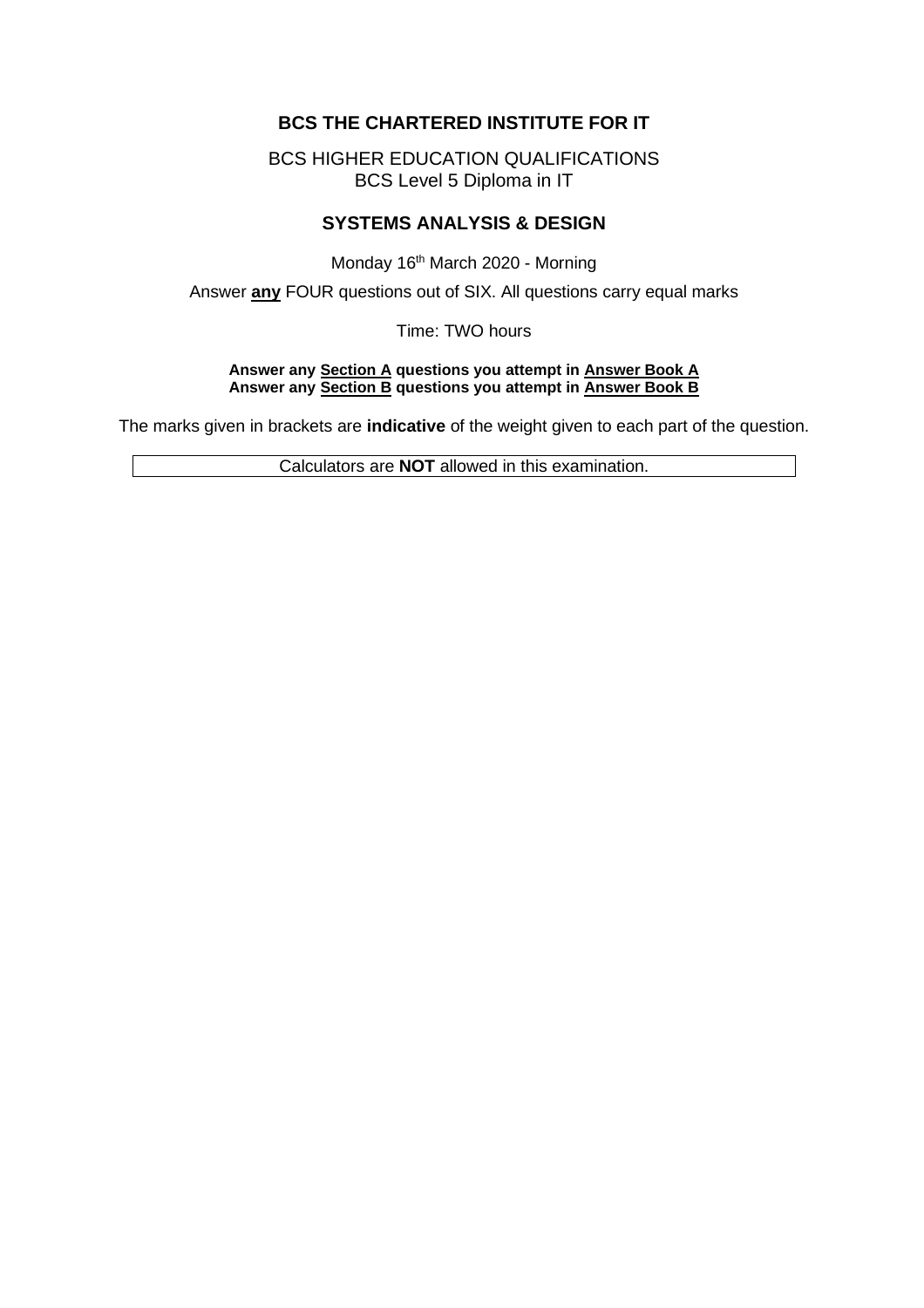#### **Case Study for both sections A and B**

#### **Stylish Life Furniture Manufacturer**

Stylish Life is a stylish furniture manufacturing company based in Italy. The company buys all the parts for its furniture from various suppliers around the world. The parts are then assembled in the factory in Italy to produce a number of different types of furniture e.g. armchairs, tables.

Stylish Life sell to furniture shops, not individuals. These shops are therefore Stylish Life's customers and will have registered with Stylish Life and been given a username and password. The furniture shops will typically place orders with Stylish Life over the internet after logging in to the system using this username and password. Once a customer has placed an order, delivery is estimated to take three weeks. Each customer order can consist of more than one type of furniture, and the required quantity of each type is also recorded on the order.

At the end of each week a production plan is produced so the manufacturing department knows how many of each furniture type it needs to produce in the following week. The production plan is based on the number of each type held in stock in the warehouse and the quantity of each type ordered by customers. The production plan is also used to place purchase orders for parts from the suppliers so that all the necessary parts are available for the week's production.

Each individual piece of furniture assembled has a unique code stamped on it. When a customer order is ready for dispatch, the code of each actual piece of furniture allocated to that customer order is recorded so that each piece of furniture can be traced to a particular customer. Deliveries to customers can be arranged for complete or partial orders.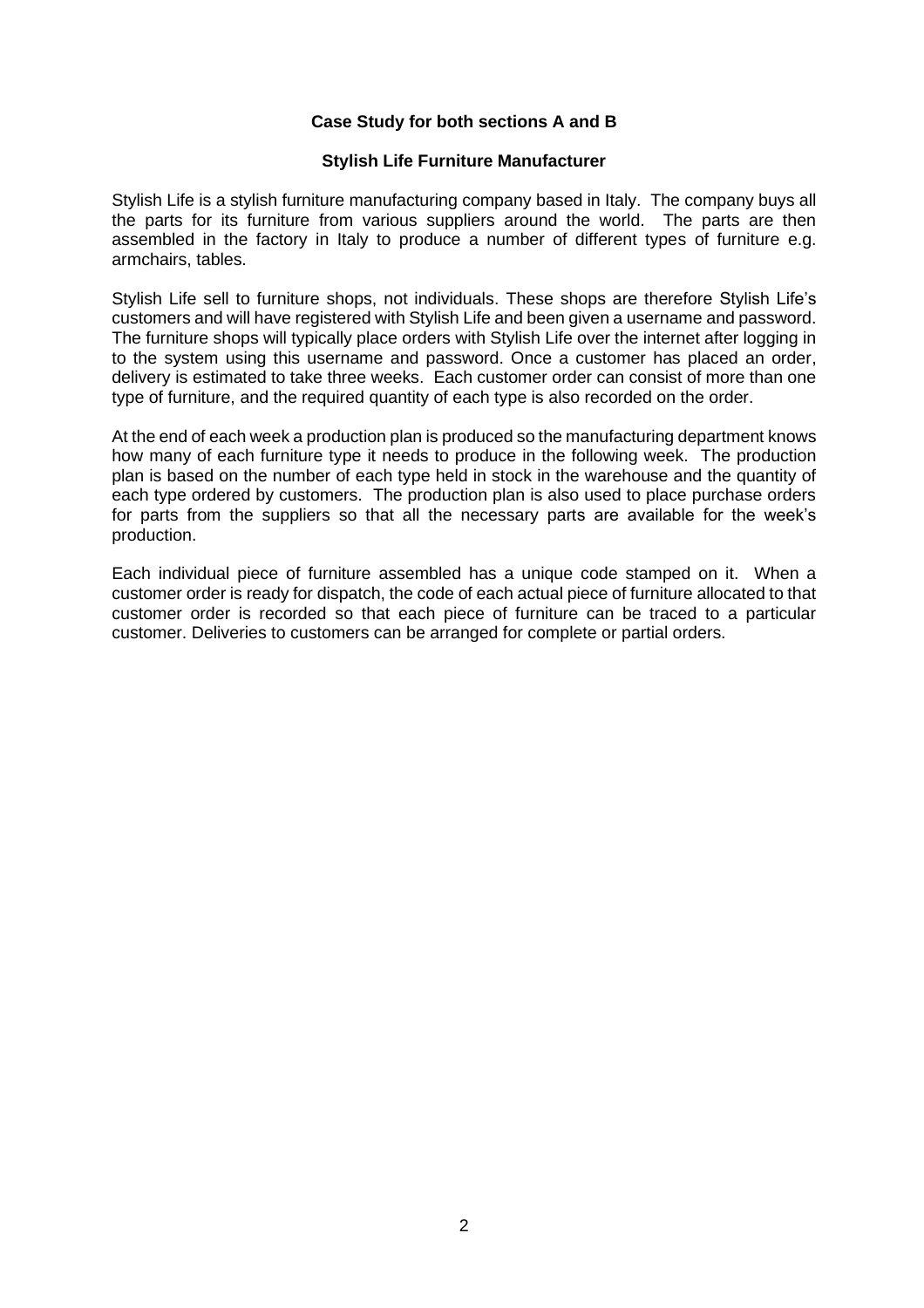#### **Section A Answer Section A questions in Answer Book A**

# **A1.**

- a) List the processes and the external entities that you would include on a top level **Data Flow Diagram** (DFD) of the Stylish Life company. You do not need to draw the DFD. (**8 marks)**
- b) Produce a Use Case diagram for a computer system to support Stylish Life's business processes.

**(9 marks)**

c) Compare a DFD and a use case diagram. Use your answers to parts (a) and (b) to illustrate your points. You should not compare the notation.

**(8 marks)**

# **A2.**

a) The computerised system for Stylish Life allows customers to place their orders over the internet. Stylish Life sell to furniture shops, not individuals, therefore they invoice and collect payment after delivery of the furniture. Produce a system use case description for the normal scenario of the use case *'Place an order'*.

# **(10 marks)**

- b) Explain what an alternative scenario is in a use case description, and why it may occur. **(5 marks)**
- c) Write the alternative scenarios for the use case description in part a).

**(10 marks)**

# **A3.**

a) Identify the **FOUR** most important principles of Agile development, justifying your choices.

#### **(12 marks)**

b) Using an agile method of your choice (for example: DSDM, eXtreme programming, Scrum) describe the iterative/incremental project life cycle. You should illustrate your answer with a diagram of your chosen method's life cycle.

**(13 marks)**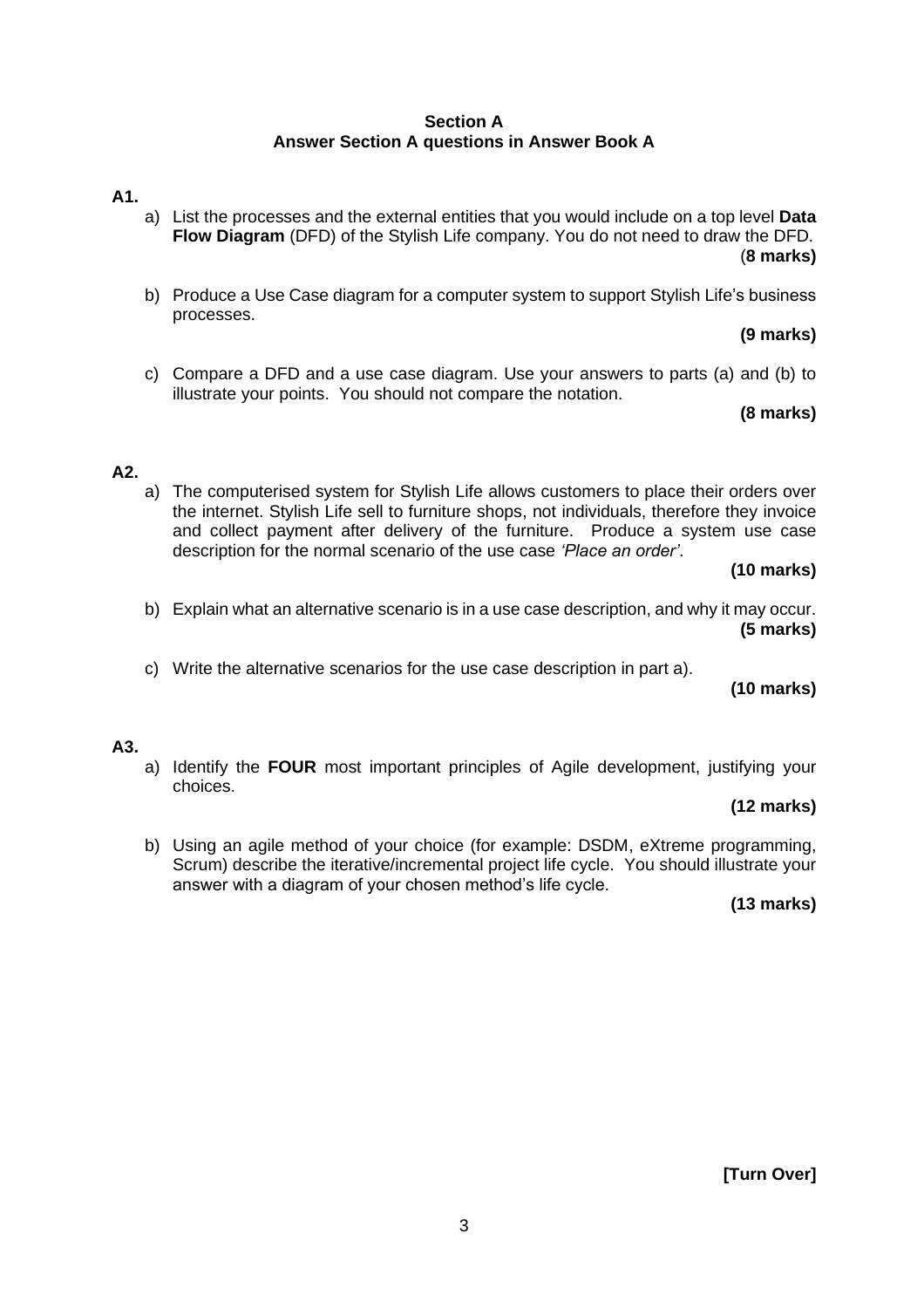#### **Section B Answer Section B questions in Answer Book B**

# **B4.**

This question refers to the case study described on page 2 (i.e. Stylish Life Furniture Manufacturer). The table below shows an example of a list of furniture parts provided by different suppliers:

| Part No.:<br>1403 | <b>Part Name:</b><br>Armchair frame<br>walnut small | <b>Part Type Code:</b><br>AF               | <b>Part Type Name:</b><br>Armchair frame           |                              |
|-------------------|-----------------------------------------------------|--------------------------------------------|----------------------------------------------------|------------------------------|
|                   | <b>Supplier No.:</b><br>S7                          | <b>Supplier Name:</b><br><b>XFurniture</b> | <b>Supplier's Part Ref</b><br>No: XF8973           | <b>Cost Price:</b><br>250.00 |
|                   | <b>Supplier No.:</b><br>S <sub>11</sub>             | <b>Supplier Name:</b><br>TorinoClassic     | <b>Supplier's Part Ref</b><br><b>TC7654</b><br>No: | <b>Cost Price:</b><br>230.00 |
|                   |                                                     |                                            |                                                    |                              |
| Part No.:<br>1512 | <b>Part Name:</b><br>Armchair frame oak<br>medium   | <b>Part Type Code:</b><br>AF               | <b>Part Type Name:</b><br>Armchair frame           |                              |
|                   | <b>Supplier Name:</b><br>S7                         | <b>Supplier Name:</b><br><b>XFurniture</b> | <b>Supplier's Part Ref</b><br>No: XF8457           | <b>Cost Price:</b><br>200.00 |
|                   | .                                                   | .                                          | .                                                  | .                            |
| Part No.:<br>2542 | <b>Part Name:</b><br>Chair frame oak<br>medium      | <b>Part Type Code:</b><br><b>CHF</b>       | <b>Part Type Name:</b><br>Chair frame              |                              |
|                   | <b>Supplier No.:</b><br>S11                         | <b>Supplier Name:</b><br>TorinoClassic     | <b>Supplier's Part Ref</b><br><b>No: TC5437</b>    | <b>Cost Price:</b><br>110.00 |
|                   |                                                     |                                            |                                                    |                              |
| Part No.:<br>3683 | <b>Part Name:</b><br>Table leg oak<br>medium        | <b>Part Type Code:</b><br>TL               | <b>Part Type Name:</b><br>Table leg                |                              |
|                   | <b>Supplier No.:</b><br>S <sub>2</sub> 3            | <b>Supplier Name:</b><br><b>CBDTables</b>  | <b>Supplier's Part Ref</b><br>No: CB4567           | Cost price:<br>40.00         |
|                   |                                                     |                                            |                                                    |                              |
|                   | .                                                   |                                            |                                                    | .                            |

a) Normalise the table to produce a set of relations in the Third Normal Form. You must show all of your working explaining each step.

# **(18 marks)**

b) Draw an Entity Relationship Diagram (ERD) based on the relations produced in part a).

**(7 marks)**

**[Turn Over]**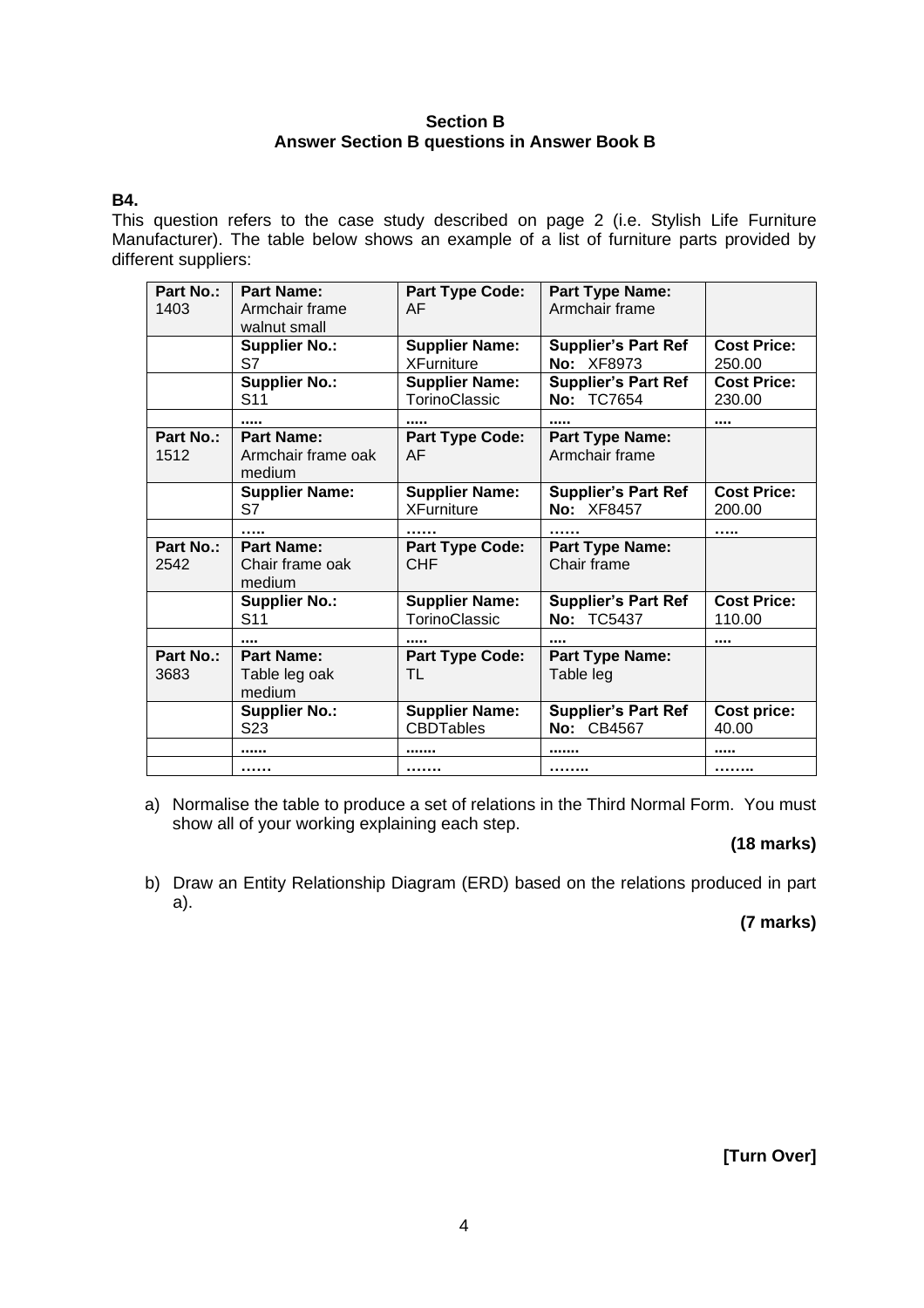- **B5.**
- a) Discuss the main differences between class diagrams and entity relationship diagrams.

Your discussion must not concentrate on notation.

**(7 marks)**

b) Consider the following extra information about the Stylish Life Manufacturer described below:

> *"There are two types of suppliers: local suppliers and foreign suppliers. The following data is stored about each local supplier: Supplier No, Supplier name, Email address, Town.*

> *The attributes of each foreign supplier are: Supplier No, Supplier name, Email address, Country, Currency.*

*Each armchair type consists of a frame, 4 legs, and a seat."*

Explain the following relationships between classes using examples from the Stylish Life system to illustrate your answers:

- i) Association;
- ii) Aggregation or Composition;
- iii) Generalisation/Inheritance.

The examples should show relevant fragments of a class diagram.

Explain also the differences between generalisation/inheritance and aggregation relationships between classes.

**(18 marks)**

**[Turn Over]**